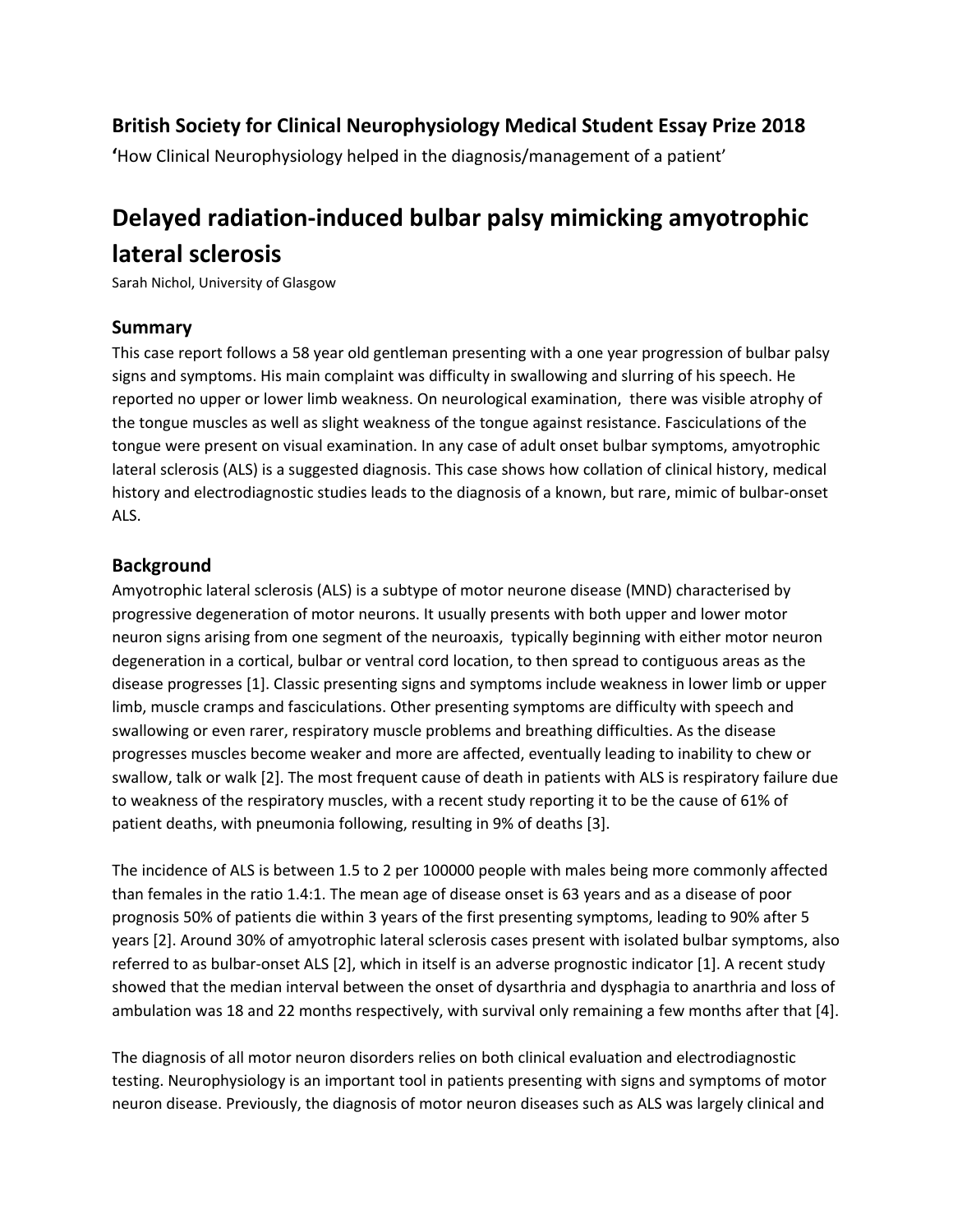heavily weighted on the progressive presentation of the specific clinical signs and symptoms[5]. Now, neurophysiologic evidence is considered equivalent to clinical signs and symptoms and in reaching a diagnostic certainty of ALS there must be clear evidence of widespread denervation without conduction block [6]. Electrodiagnostic tests such as nerve conduction studies and electromyography are not only used to support a diagnosis of ALS but more importantly to exclude other treatable diseases that mimic ALS [7].

With Riluzole being the only licensed drug in the UK for people suffering with MND, offering a modest improvement on survival but no cure, the foundation in the management of these patients is the use of the multidisciplinary team focusing on symptomatic management, and as the disease progresses, palliative care. Physiotherapists will provide exercises and techniques to try and improve mobility, occupational therapists will assist in aspects of daily living, including communication and mobility aids, and speech and language therapists will help with problems regarding dysarthria and dysphagia. This is all on top of a background of neurologists, specialised nurses, social workers and the palliative care team [1].

ALS is a devastating diagnosis to receive, with a prognosis much poorer than other disorders affecting motor neurons. Understanding the rapid progression of the disease along with the realisation that there is no cure has a substantial impact on both the patient's life and their family's. Relaying the diagnosis to the patient must be performed with the utmost sensitivity and is a challenge for all clinicians involved.

'The best test of a physician's suitability for the specialized practice of neurology is not his ability to *memorize improbable syndromes but whether he can continue to support a case of motor neurone* disease, and keep the patient, his relatives and himself in a reasonably cheerful frame of mind'- W Bryan **Matthews** [8].

## **Case Presentation**

A 58-year-old gentleman presented to the clinical neurophysiology department after referral from his GP with a one year history of bulbar palsy signs and symptoms. He noted a progression in difficulty to swallow and complained of occasionally choking on his meals. His speech had become slightly more slurred over the past year but he did not feel this was affecting him greatly. There was a period where he noticed intermittent twitching of his leg muscles but this had now resolved. He did not feel as though he had any weakness in his limbs or that he has become weaker and did not report any sensory, visual or autonomic changes.

His only medical history included treatment for tonsillar cancer 16 years previously to the onset of these symptoms. This treatment included radiotherapy, chemotherapy and surgery. He reported that he had no difficulties with his speech or swallowing immediately after the treatment and that these have only surfaced in the past year. He is currently on no medication and family history was also insignificant.

On examination, mental status and higher mental function were intact. Speech was slightly dysarthric but understandable. Fasciculations and atrophy were noted in the tongue along with slow, weak tongue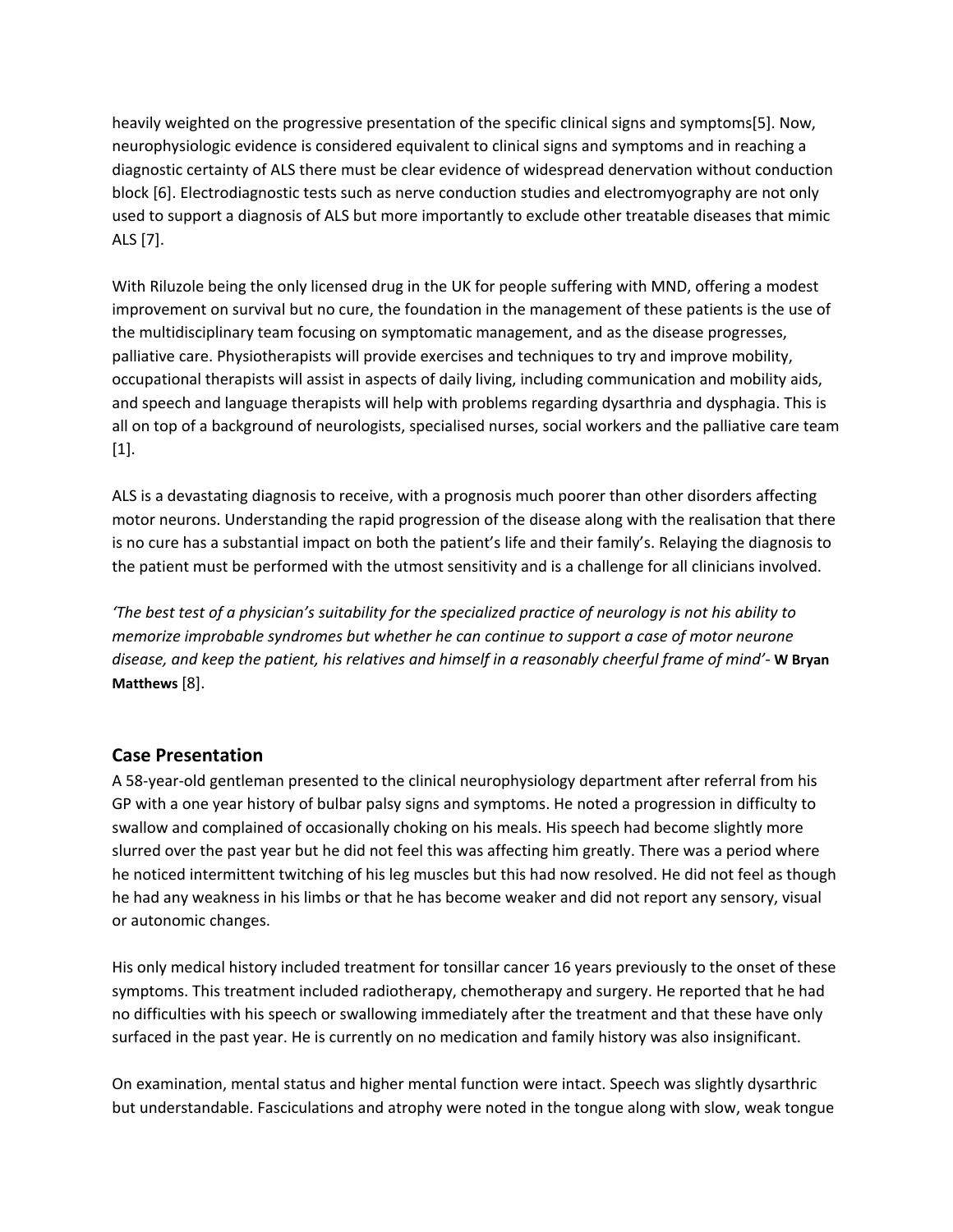movements. However, there was no evidence of neck or facial weakness and jaw jerk was negative. In the limbs there was no visible evidence of wasting or fasciculations. Using the medical resource council grading [9] , strength tests in all movements of upper and lower limbs were 5/5. All reflexes were of normal quality and babinski response was negative bilaterally. Sensory and coordination examination were completely intact and accompanied by a normal gait.

## **Investigations**

All initial laboratory investigations were normal, including a negative result for anti-acetylcholine receptor autoantibodies as well as normal results for other relevant autoantibody tests. A normal creatine kinase level was found on a background of normal routine blood tests. The magnetic resonance imaging (MRI) scan was reported normal. Examination of cerebrospinal fluid (CSF) to rule out an infective or inflammatory cause was not necessary at this stage.

Electromyography (EMG) and nerve conduction studies were performed in a clinical neurophysiology laboratory. Both sensory and motor nerve conduction studies were essentially within normal limits in both the upper and lower limbs, demonstrating normal amplitudes and nerve conduction velocities (figures 1, 2). In addition, the f wave latency studies were normal (figure 3) and the repetitive nerve stimulation of the right abductor digiti minimi also stood within the normal limits (figure 4) . On EMG, responses were generally normal in the limbs and neck with no denervation findings associated with ALS (figure 5), as well as stimulated single fibre of the left orbicularis oculi revealing satisfactory jitter with no blocks (figure 6). However, on performing EMG on the left tongue, the patient appeared to have frequent bursts of myokymia (figure 7). Overall, the electrodiagnostic testing shows no changes to support a diagnosis of ALS and therefore using the revised el Escorial criteria was not necessary to establish a diagnosis [10].

| <b>NERVE</b><br><b>Stimulation Sies</b> | Recording<br><b>Site</b> | Peak  | Amplitude               | Latency | <b>Distance</b> | <b>Nerve conduction</b><br>velocity |
|-----------------------------------------|--------------------------|-------|-------------------------|---------|-----------------|-------------------------------------|
|                                         |                          | ms    | $\mathbf{u} \mathbf{V}$ | ms      | cm              | m/s                                 |
| <b>Right MEDIAN</b>                     |                          |       |                         |         |                 |                                     |
| Wrist                                   | Dig II                   | 2.65  | 35.7                    | 2.20    | 10.5            | 47.7                                |
| <b>Right RADIAL</b>                     |                          |       |                         |         |                 |                                     |
| Forearm                                 | Snuff                    | 1.75' | 30.7                    | 1.75    |                 |                                     |
| <b>Right SURAL</b>                      |                          |       |                         |         |                 |                                     |
| Calf                                    | Lateral                  | 2.65  | 14.9                    | 1.75    |                 |                                     |
|                                         | Malleolus                |       |                         |         |                 |                                     |
| <b>Left SUPERFICIAL PERONEAL</b>        |                          |       |                         |         |                 |                                     |
| Lat Leg                                 | Ankle                    | 4.35  | 9.8                     | 3.75    |                 |                                     |
|                                         | $\sim$ $\sim$            |       |                         |         |                 |                                     |

**Figure 1. Sensory nerve conduction studies**

| <b>NERVE</b><br><b>Stimulation Site</b> | Recording<br><b>Site</b> | Latency | Amplitude | <b>Distance</b> | <b>Nerve conduction Velocity</b> |
|-----------------------------------------|--------------------------|---------|-----------|-----------------|----------------------------------|
|                                         |                          | ms      | mV        | cm              | m/s                              |
| <b>Right MEDIAN</b>                     |                          |         |           |                 |                                  |
| Wrist                                   | <b>APB</b>               | 2.95    | 7.4       |                 |                                  |
| <b>Right ULNAR</b>                      |                          |         |           |                 |                                  |
| Wrist                                   | <b>ADM</b>               | 2.65    | 12.4      |                 |                                  |
| .Elbow                                  | <b>ADM</b>               | 7.30    | 11.8      | 30              | 64.5                             |
| <b>Left COMMON PERONEAL</b>             |                          |         |           |                 |                                  |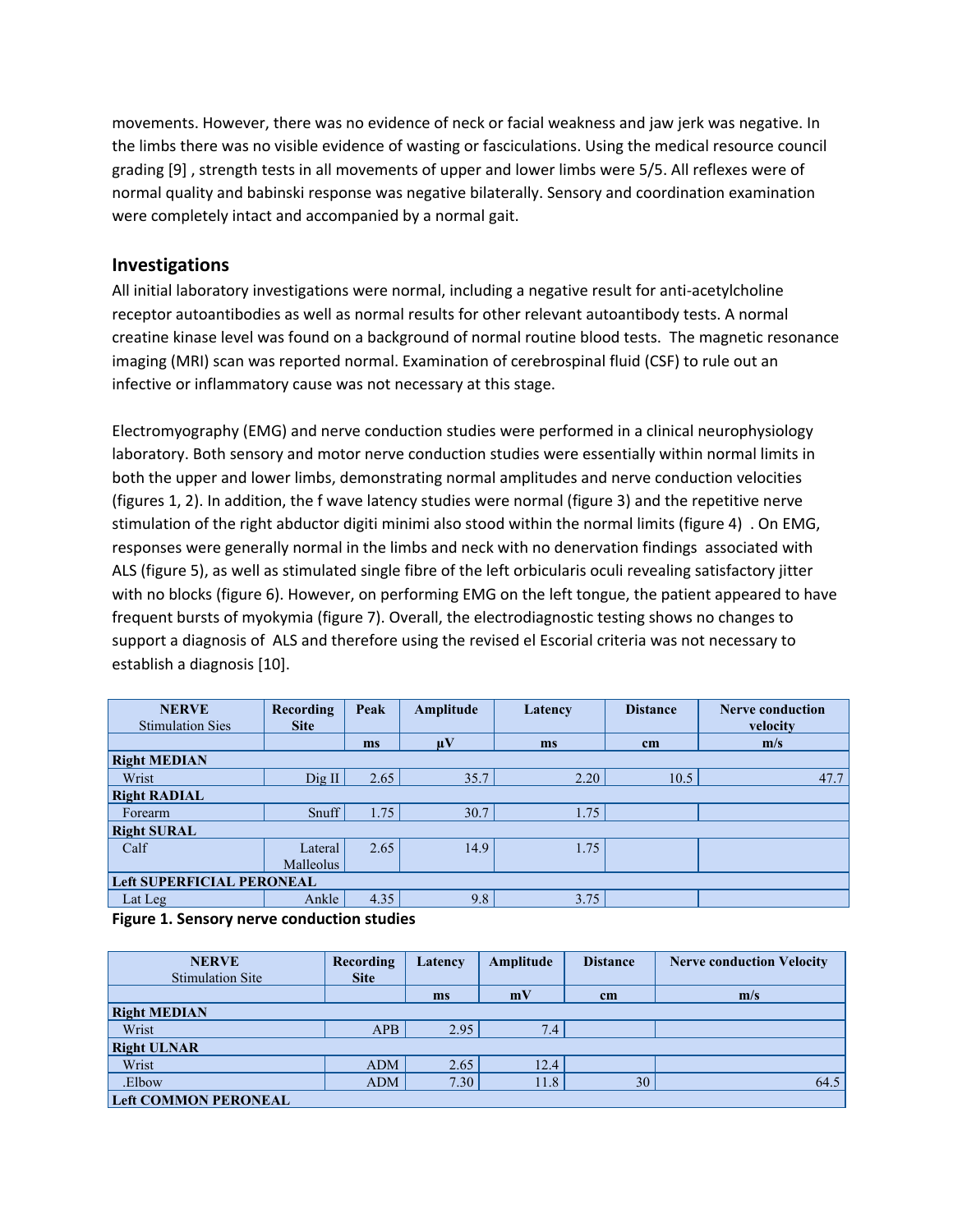| Ankle                      | <b>EDB</b>      | 5.60  | 6.1 |    |       |  |  |  |  |  |
|----------------------------|-----------------|-------|-----|----|-------|--|--|--|--|--|
| Fibular Head               | <b>EDB</b>      | 15.60 | 4.1 | 43 | 43.0' |  |  |  |  |  |
| <b>Right TIBIAL (KNEE)</b> |                 |       |     |    |       |  |  |  |  |  |
| Ankle                      | AH <sup>1</sup> | 6.65  | 4.6 |    |       |  |  |  |  |  |
| <b>Left TIBIAL (KNEE)</b>  |                 |       |     |    |       |  |  |  |  |  |
| Ankle                      | AH/             | 7.25  | 5.4 |    |       |  |  |  |  |  |

APB (Abductor Policis Brevis), ADM (Abductor Digiti Minimi), EDB (Extensor Digitorum Brevis), AH (abductor hallucis)

#### **Figure 2. Motor nerve conduction studies**

| <b>Nerve</b>               | <b>Minimum F- wave latency</b> |  |  |  |  |
|----------------------------|--------------------------------|--|--|--|--|
|                            | (ms)                           |  |  |  |  |
| <b>Right ULNAR</b>         | 32.25                          |  |  |  |  |
| <b>Right MEDIAN</b>        | 25.75                          |  |  |  |  |
| <b>Right TIBIAL (KNEE)</b> | 60.05                          |  |  |  |  |
| <b>Left TIBIAL (KNEE)</b>  | 63.45                          |  |  |  |  |
|                            |                                |  |  |  |  |

**Figure 3. F-wave study**

| Muscle / Train         | Time    |     | $\vert$ Rate $\vert$ Am $\vert$ 4-1 |               | $10-$         | <b>Fac Ampl</b> Area |        | $ 4-1 $       | $10-$         | Fac<br>Area   |
|------------------------|---------|-----|-------------------------------------|---------------|---------------|----------------------|--------|---------------|---------------|---------------|
|                        |         | pps | mV                                  | $\frac{0}{0}$ | $\frac{1}{2}$ | $\frac{0}{0}$        | $mV$ m | $\frac{0}{0}$ | $\frac{0}{0}$ | $\frac{0}{0}$ |
|                        |         |     |                                     |               |               |                      | S      |               |               |               |
| Right ABD DIG MIN (UL) |         |     |                                     |               |               |                      |        |               |               |               |
| <b>Baseline</b>        | 0:00:00 |     |                                     | 12.           | 12.3          | 100                  | 13.7   | -0            | 14            | 100           |
|                        |         |     |                                     |               |               |                      |        |               |               |               |

**Figure 4. Repetitive nerve stimulation of right abductor digiti minimi**

## **Differential diagnosis**

There are diseases other than bulbar-onset ALS that manifest as bulbar palsy and there can be many different underlying aetiologies. Myasthenia gravis is an autoimmune condition affecting the neuromuscular junction. It causes skeletal muscle weakness and commonly presents with ocular and bulbar symptoms. This provides the incentive to test for the anti-acetylcholine receptor autoantibody [11]. A genetic condition worth mentioning is Kennedy disease which is also known as X-linked spinobulbar muscular atrophy [10]. It is a neurodegenerative disorder mainly manifesting with lower motor neuron involvement and has a collection of symptoms similar to other neuromuscular disorders [12]. MRI is used to rule out possible structural lesions such as brainstem gliomas and brainstem vascular infarcts and investigation of the CSF to rule out infective or inflammatory causes [1]. It is possible that metabolic conditions such as thyrotoxicosis can present with aggressive muscle wasting and weakness similar to ALS [1].

This patient's clinical picture of progressive motor only weakness accompanied by bilateral tongue atrophy and fasciculations has a high positive predictive value for a diagnosis of ALS [11]. However on investigation, the only abnormality found was myokymia in the EMG studies. The presence of myokymia in the tongue and no evidence of denervation on EMG studies on top of a history of previous radiation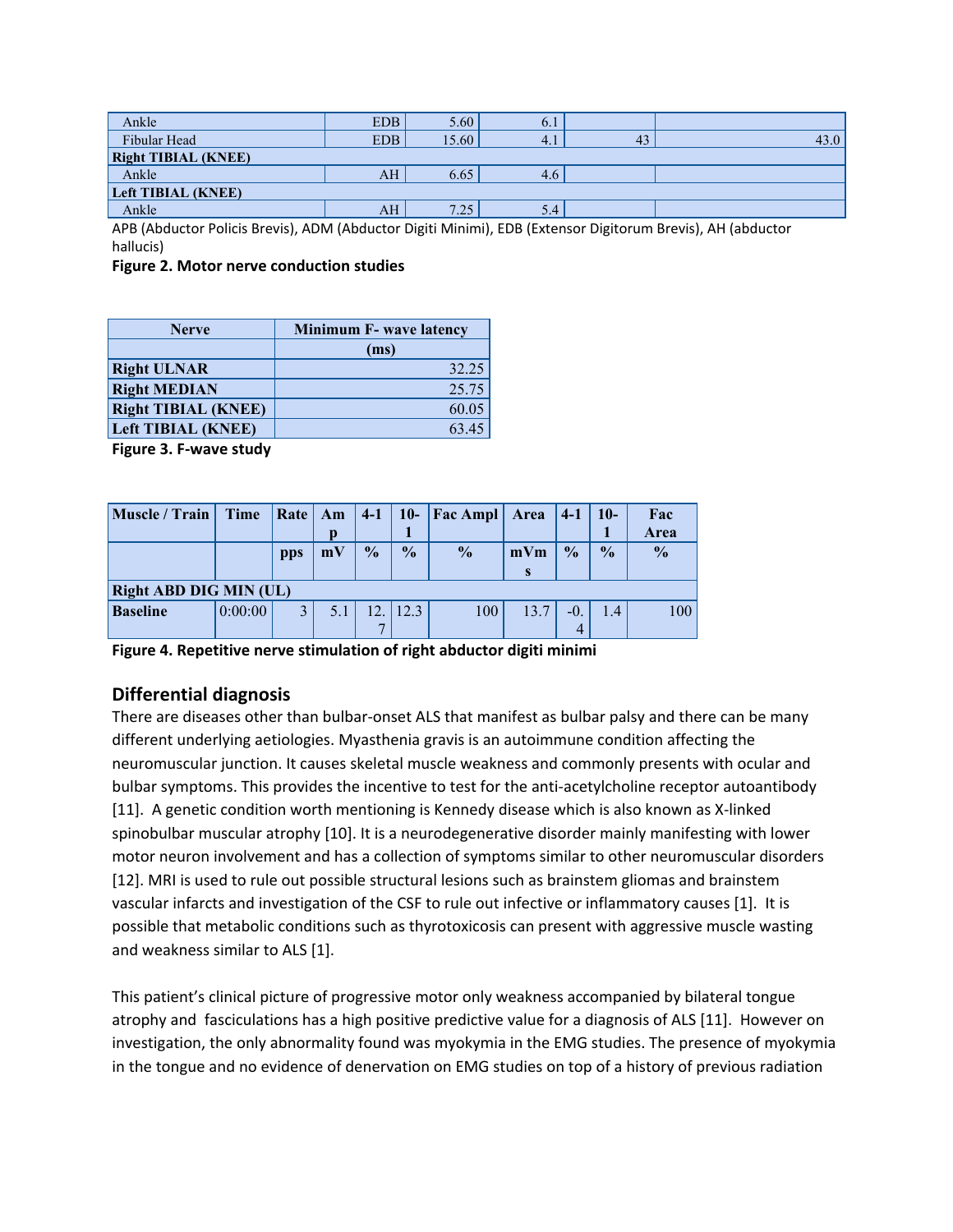| <b>Muscle</b>                     | <b>Spontaneous Activity</b> |      |            |      |             | <b>MUAP</b> |      | Recruitment |                |
|-----------------------------------|-----------------------------|------|------------|------|-------------|-------------|------|-------------|----------------|
|                                   | <b>IA</b>                   | Fib  | <b>PSW</b> | Fasc | <b>H.F.</b> | Amp         | Dur. | <b>PPP</b>  | <b>Pattern</b> |
| <b>Right. TIBIALIS ANTERIOR</b>   | N                           | None | None       | None | None        | N           | N    | N           | N              |
| <b>Left. TIBIALIS ANTERIOR</b>    | N                           | None | None       | None | None        | N           | N    | N           | N              |
| <b>Right. GASTROCNEMIUS (MED)</b> | N                           | None | None       | None | None        | N           | N    | N           | N              |
| <b>Left. GASTROCNEMIUS (MED)</b>  | N                           | None | None       | None | None        | N           | N    | N           | N              |
| <b>Left. VASTUS MEDIALIS</b>      | N                           | None | None       | None | None        | N           | N    | N           | N              |
| <b>Right. VASTUS MEDIALIS</b>     | N                           | None | None       | None | None        | N           | N    | N           | N              |
| <b>Right. BICEPS</b>              | N                           | None | None       | None | None        | N           | N    | N           | N              |
| <b>Right. FIRST DORSAL</b>        | N                           | None | None       | None | None        | N           | N    | N           | N              |
| <b>INTEROSSEOUS</b>               |                             |      |            |      |             |             |      |             |                |
| <b>Left. FIRST DORSAL</b>         |                             | None | None       | None | None        | N           | N    | N           | N              |
| <b>INTEROSSEOUS</b>               |                             |      |            |      |             |             |      |             |                |
| Right.                            | N                           | None | None       | None | None        | N           | N    | N           | N              |
| <b>STERNOCLEIDOMASTOID</b>        |                             |      |            |      |             |             |      |             |                |
| <b>Right. ORBICULARIS OCULI</b>   | N                           | None | None       | None | None        | N           | N    | N           | N              |
| <b>Left. TONGUE</b>               | N                           | None | None       | None | $2+$ *      | N           | N    | N           | N              |
| *myokymia                         |                             |      |            |      |             |             |      |             |                |

therapy suggests the rare condition of delayed radiation-induced bulbar palsy, which is known mimic of bulbar-onset ALS [10].

IA(Insertion activity), Fib (fibrillations), PSW (Positive Sharp Waves), Fasc (Fasciculations), H.F. (high frequency) **Figure 5. Electromyography**

| <b>Muscle</b>           |               | N   | <b>Jitter</b> | <b>Block</b>             | <b>MIPI</b> | <b>MCD</b> | <b>MSD</b> | <b>FR</b> |
|-------------------------|---------------|-----|---------------|--------------------------|-------------|------------|------------|-----------|
|                         |               |     | $\mu s$       |                          | μs          | $\mu s$    | $\mu s$    | pps       |
| <b>Left ORBICULARIS</b> | 1.1           | 99  | 5.41          | ۰                        | 3352.9      | 5.41       | 5.41       | 10        |
| <b>OCULI</b>            | 1.2           | 99  | 13.00         | ٠                        | 4193.7      | 13.00      | 13.00      | 10        |
|                         | 1.3           | 100 | 9.32          | ٠                        | 5859.6      | 9.32       | 9.32       | 10        |
|                         | 1.4           | 98  | 8.48          | ٠                        | 8994.8      | 8.48       | 8.48       | 10        |
|                         | 1.5           | 98  | 13.97         | ۰                        | 10476       | 13.97      | 13.97      | 10        |
|                         | 1.6           | 99  | 21.95         | ٠                        | 11940       | 21.95      | 21.95      | 10        |
|                         | 1.7           | 68  | 17.08         | ٠                        | 13172       | 17.08      | 17.08      | 10        |
|                         | 1.8           | 98  | 25.38         | ٠                        | 14342       | 25.38      | 25.38      | 10        |
|                         | 2.1           | 89  | 17.42         | ۰                        | 3442.8      | 17.42      | 17.42      | 10        |
|                         | 2.2           | 100 | 22.87         | $\overline{\phantom{a}}$ | 5836.5      | 22.87      | 22.87      | 10        |
|                         | 2.3           | 98  | 11.73         | ۰                        | 8987.5      | 11.73      | 11.73      | 10        |
|                         | 2.4           | 99  | 27.99         | ٠                        | 10733       | 27.99      | 27.99      | 10        |
|                         | Mean          |     | 16.22         |                          | 8444.2      | 16.22      | 16.22      | 10        |
|                         | $\frac{0}{0}$ |     |               | $\theta$                 |             |            |            |           |
|                         | <b>Blocke</b> |     |               |                          |             |            |            |           |
|                         | d             |     |               |                          |             |            |            |           |

**Figure 6. Stimulated single fibre EMG**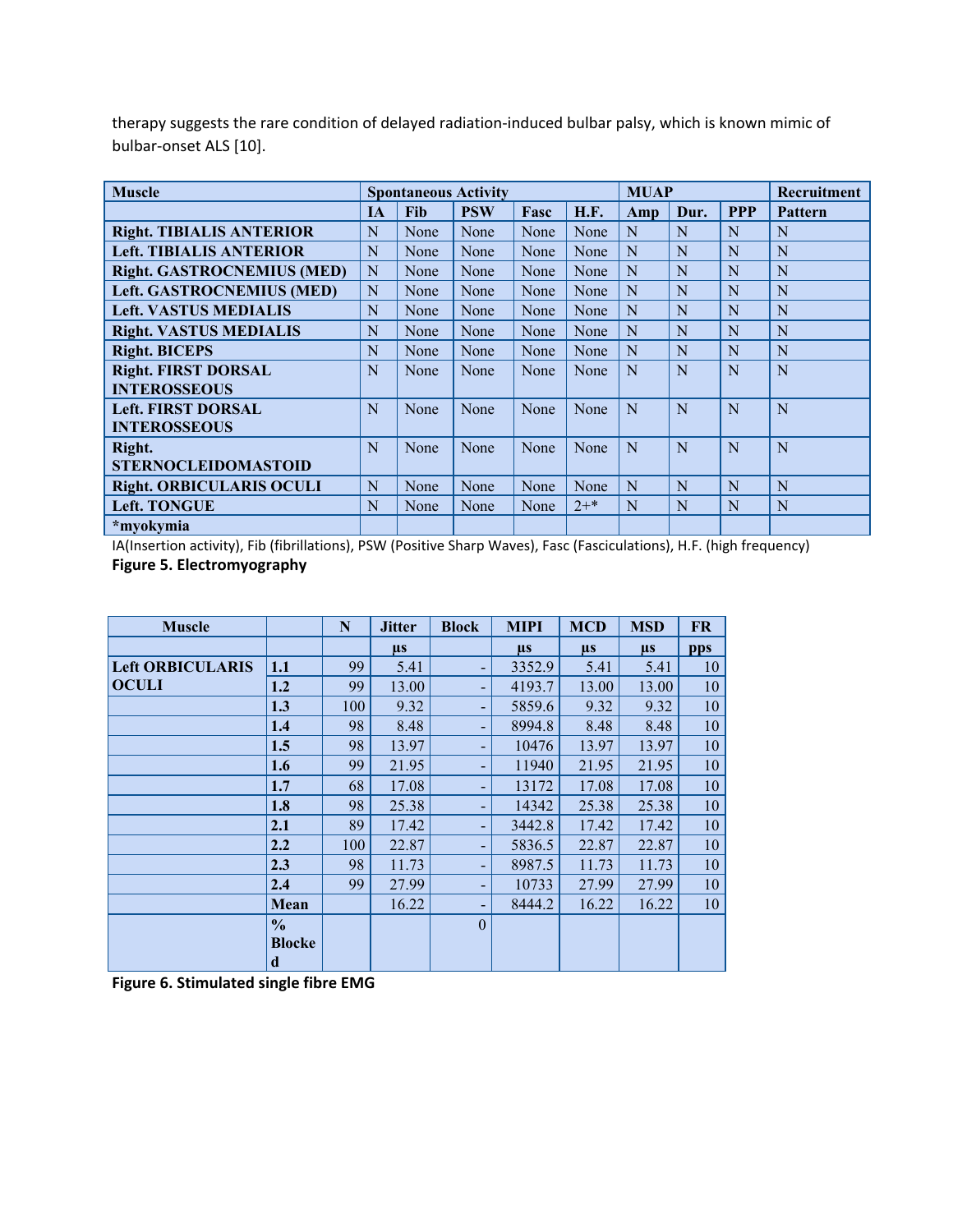

**Figure 7. Visual representation of myokymia on EMG**

## **Treatment**

Delayed radiation-induced bulbar palsy has a much slower progression and a substantially better prognosis than that of ALS. However it can still lead to significant disability. While there is no cure, management of the disease is possible. Pharmacological treatment is offered in conjunction with speech and language therapy to address and manage problems relating to dysarthria and dysphagia. Spontaneous movements such a myokymia can be controlled with the use of antiepileptic drugs such as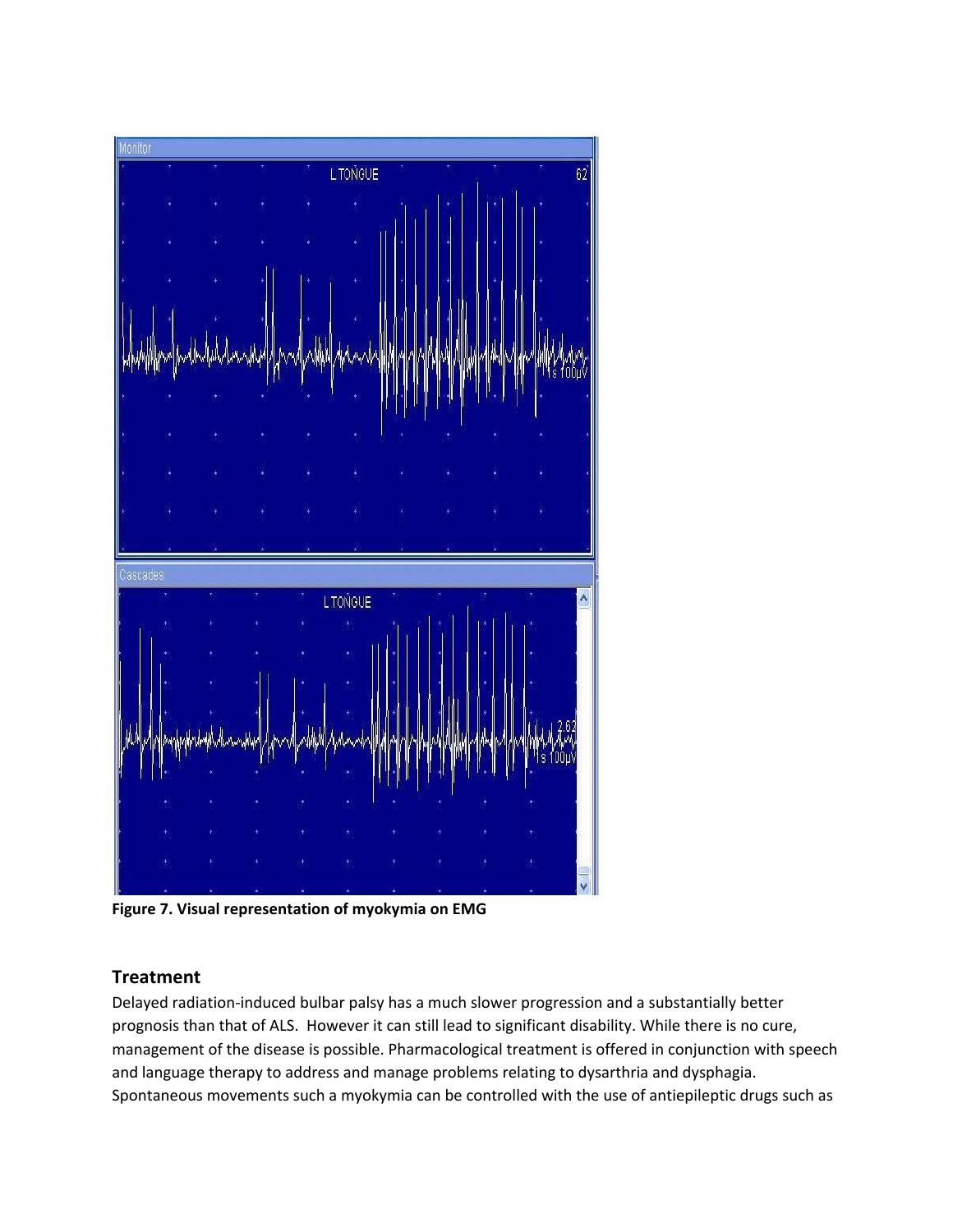phenytoin and carbamazepine [12]. Supporting the theory that vasculopathy is the underlying aetiology for radiation induced nervous system injuries, there is evidence that use of anticoagulants can offer some clinical improvement [13].

## **Discussion**

To be able to evaluate the findings present in electrodiagnostic testing such as nerve conduction studies (NCS) and electromyography (EMG) when investigating a possible case of ALS, one must understand the underlying pathophysiology. The neurodegenerative disorder is characterised by progressive motor neuron death. After cell death, retrograde axonal degeneration occurs, subsequently followed by denervation and reinnervation in the corresponding muscles [2].

As a disease characterised by motor neuron death, sensory NCS should remain normal. Evidence of demyelination, conduction block and other abnormalities in sensory nerve conduction should not be observed on NCS and would suggest a different underlying pathology [14]. Regarding motor NCS there are a few possible variations in findings. In patients with ALS, the compound muscle action potentials (CMAPs) can either appear normal, or have reduced amplitude, prolonged distal latencies and increased nerve conduction velocities. The aforementioned changes in CMAPs tend to progress as severity of muscle weakness increases [5].

Needle EMG studies are fundamental for diagnosis and are used to provide evidence of denervation and chronic reinnervation over multiple nerve roots [14]. Importantly they can identify lower motor neuron involvement subclinically. Clinically unaffected muscles in ALS will still commonly show signs of fasciculations and partial denervation. This is a feature specific to ALS and helps eliminate conditions that mimic it from the differential diagnosis. This is essential in the steps towards an earlier diagnosis and management [6] . In order for features of EMG to be consistent with a diagnosis of ALS, both evidence of acute denervation and chronic reinnervation must be present and these are represented by their respective EMG findings. A combination of fibrillations, positive sharp waves and fasciculations are all signs of acute denervation. However it is important to note that these findings are not specific to ALS [14]. Morphologic changes in motor units potentials (MUPs) such as increased duration, increased polyphasicity and increased amplitude provide evidence of chronic denervation, reflect the underlying pathophysiology of the reinnervation process of collateral axon sprouting. Decreased recruitment of motor units is also seen and is a sensitive marker of lower motor neuron abnormality [14]. The balance between signs of acute denervation and chronic reinnervation on EMG are influenced by the underlying progression of the disease and can be used as a prognostic indicator [6].

A specialised EMG study called single fibre EMG can also be used in reaching a diagnosis of ALS. While it is a diagnostic technique primarily used in neuromuscular junction disorders, collateral axon sprouting in ALS creates instability of neurological transmission. This can be visualised as an abnormality of jitter, blocking and fibre density on single fibre EMG and this positively correlates with increasing muscle weakness in ALS patients [15].

Myokymic discharges are scarcely ever reported on EMG in patients with axonal disorders such as ALS [16]. They are more often associated with demyelinating disorders, with facial muscle myokymia most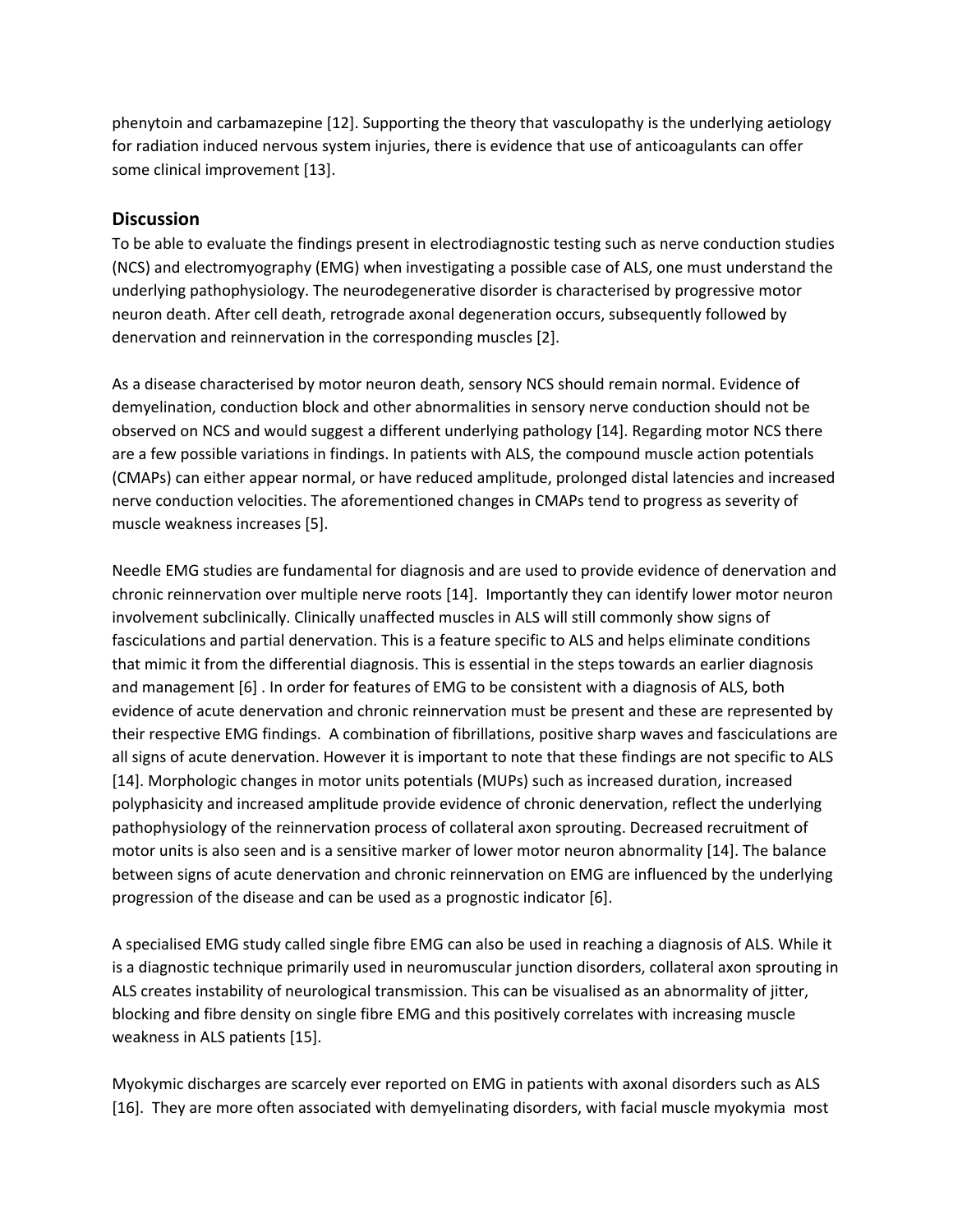commonly being reported in relation to multiple sclerosis [17]. Myokymic discharges are spontaneously generated bursts of individual motor units that occur rhythmically, firing at a uniform rate of around 5-150 Hz. They normally last for a few seconds and are interrupted by periods of silence [18]. Clinically they are often mistaken for fasciculations as they have the same appearance; rippling and undulating movements under the skin and EMG is necessary to differentiate between the two [19]. Disorders involving myokymia are classified anatomically, either as facial or limb myokymia [17].

Myokymic discharges may be as a result of radiation-induced neuropathy and can appear decades after the original radiotherapy. A similar case report in 2016 reported a 68-year-old women presenting with difficulty in speaking and evidence of myokymic discharges in her tongue approximately 12 years after radiation therapy to head and neck [20]. Radiation induced myokymia usually presents as brachial or lumbosacral plexopathy [20]. Even though facial myokymia following cranial radiation is much less common and has been reported fewer times than limb myokymia following peripheral radiation, it is still a relatively specific finding [19]. Other possible causes of facial myokymia that must be ruled out include brainstem tumours, demyelinating lesions within the brainstem and metastatic recurrence of the cancer previously treated with radiotherapy [17].

While the underlying pathophysiology of myokymic discharges is relatively unknown it is thought to be related to motor axon membrane hyperexcitability [18]. Alteration of the axon membrane microenvironment is what leads to the hyperexcitability of the axon membrane and is affected by multiple mechanisms such as demyelination, radiation, direct neurotoxic effects, ischemia, hypoxia and oedema [21]. Possible theories explaining the pathophysiology behind delayed radiation-induced myokymia include that of radiation exposure causing direct damage to the axon, leading to local demyelination and membrane instability, or radiation damaging the vascular endothelium resulting in secondary damage to the neural tissue [19]. Ultimately, this is still a poorly understood condition and more research is required to characterise it fully.

The patient in the present report manifested only tongue myokymic discharges on EMG and no other abnormalities suggesting muscle fibre denervation. The presence of dysphagia and dysarthria, alongside atrophy, weakness and involuntary movements of the tongue suggest involvement of all the nerves supplying the bulbar muscles (cranial nerves IX, X, XII) and is therefore diagnostic of a bulbar palsy [22]. The patient's history of previous radiation therapy, and no other evidence of a different pathology, meant that delayed radiation-induced bulbar palsy was the most likely diagnosis.

Delayed radiation-induced bulbar palsy is a rare complication of therapeutic radiation. It is one of many rare nervous system disorders associated with therapeutic radiation. These include radiation necrosis, cerebrovascular disease, cognitive deficits, endocrinopathies, encephalopathy, myelopathy, plexopathy, radiculopathy, neuropathy, and secondary tumors [23]. Regarding cranial radiotherapy, a study showed that roughly 10% of people receiving high dose cranial radiotherapy for nasopharyngeal cancer (NPC) developed neurological complications, with a median latency of 5 years [24]. Specifically relating to cranial nerve palsies, fewer than 40 patients who developed conventional radiation therapy-induced cranial nerve palsy after treatment for NPC have been reported in the English literature since 1966 [25]. Noting this, there is even less literature available on delayed radiation-induced cranial nerve palsy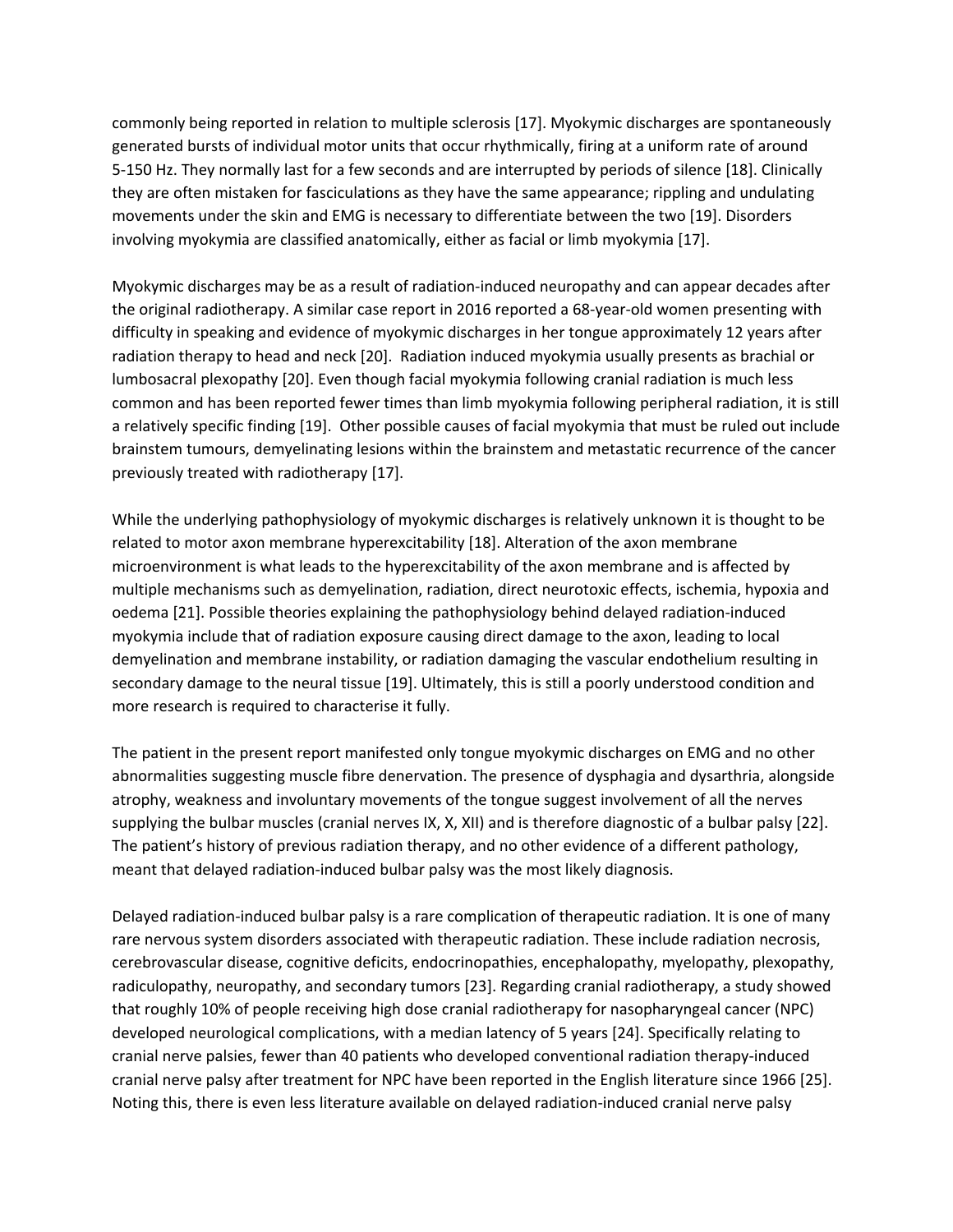following therapy for tonsillar cancer. The small number of such cases is likely due to the fact that cranial nerves are relatively radioresistant. Of the cases that have been reported, there is a propensity for the lower cranial nerves to be more susceptible to radiation-induced damage than upper cranial nerves [26], with the most frequently affected nerves being the hypoglossal nerve followed by the vagus nerve and spinal accessory nerve [25]. This could be due to the course these nerves run through the neck and provides a possible explanation as to why a bulbar palsy presentation could be more common than other cranial nerve palsies after cranial radiotherapy [25] .

While delayed radiation-induced bulbar palsy does not have the same rapid progression of deterioration to eventual loss of life as ALS, we must be mindful of the important role that the bulbar nerves play in our activities of daily living including articulation, phonation and deglutition. Damage to them can have an immense impact on a patient's quality of life. Although the patient in our case report presented with mild bulbar palsy symptoms and claimed that it had little impact on him, it is likely his signs and symptoms will very slowly worsen. As a disease equally irreversible as ALS, loss of these functions must be handled with close symptomatic treatment and management [27].

## **Conclusion**

As the prognosis of ALS is excessively poor compared with other motor neuron disorders and is a disease with a huge impact on patient quality of life, it is essential that the correct diagnosis be reached. Misdiagnosis surrounding such an undesirable diagnosis can cause severe patient distress and diminish patient confidence in onward management. Clinical neurophysiology and its accompanying electrodiagnostic tests increase diagnostic accuracy and are essential in the diagnosis or exclusion of diagnosis of ALS. As a result of ALS being such a devastating diagnosis, neurologists and neurophysiologists alike seek to find a mimic to be the underlying pathological cause. Because ALS and its mimics all present very similarly, patient history, laboratory and radiological investigations, electrodiagnosis and the principles of neurophysiology are key in establishing a confident diagnosis. Even though mimics are often as equally irreversible as ALS itself, it is still highly important to distinguish the two so that the correct information is provided to the patient and appropriate counselling and management offered as soon as possible. In this case history, neurophysiology was vital to patient care and management, and without such investigations, the diagnosis of delayed radiation-induced bulbar palsy could not have been determined.

#### **References**

- 1. Howard R. Management of motor neurone disease. Postgraduate Medical Journal. 2002;78(926):736-741.
- 2. Amyotrophic lateral sclerosis Symptoms, diagnosis and treatment | BMJ Best Practice [Internet]. Bestpractice.bmj.com. 2018 [cited 23 July 2018]. Available from: <https://bestpractice.bmj.com/topics/en-gb/330/aetiology>
- 3. Wolf J, Safer A, Wöhrle J, Palm F, Nix W, Maschke M et al. Causes of death in amyotrophic lateral sclerosis. Der Nervenarzt. 2017;88(8):911-918.
- 4. Turner M, Scaber J, Goodfellow J, Lord M, Marsden R, Talbot K. The diagnostic pathway and prognosis in bulbar-onset amyotrophic lateral sclerosis. Journal of the Neurological Sciences. 2010;294(1-2):81-85.
- 5. Joyce N, Carter G. Electrodiagnosis in Persons With Amyotrophic Lateral Sclerosis. PM&R. 2013;5(5):S89-S95.